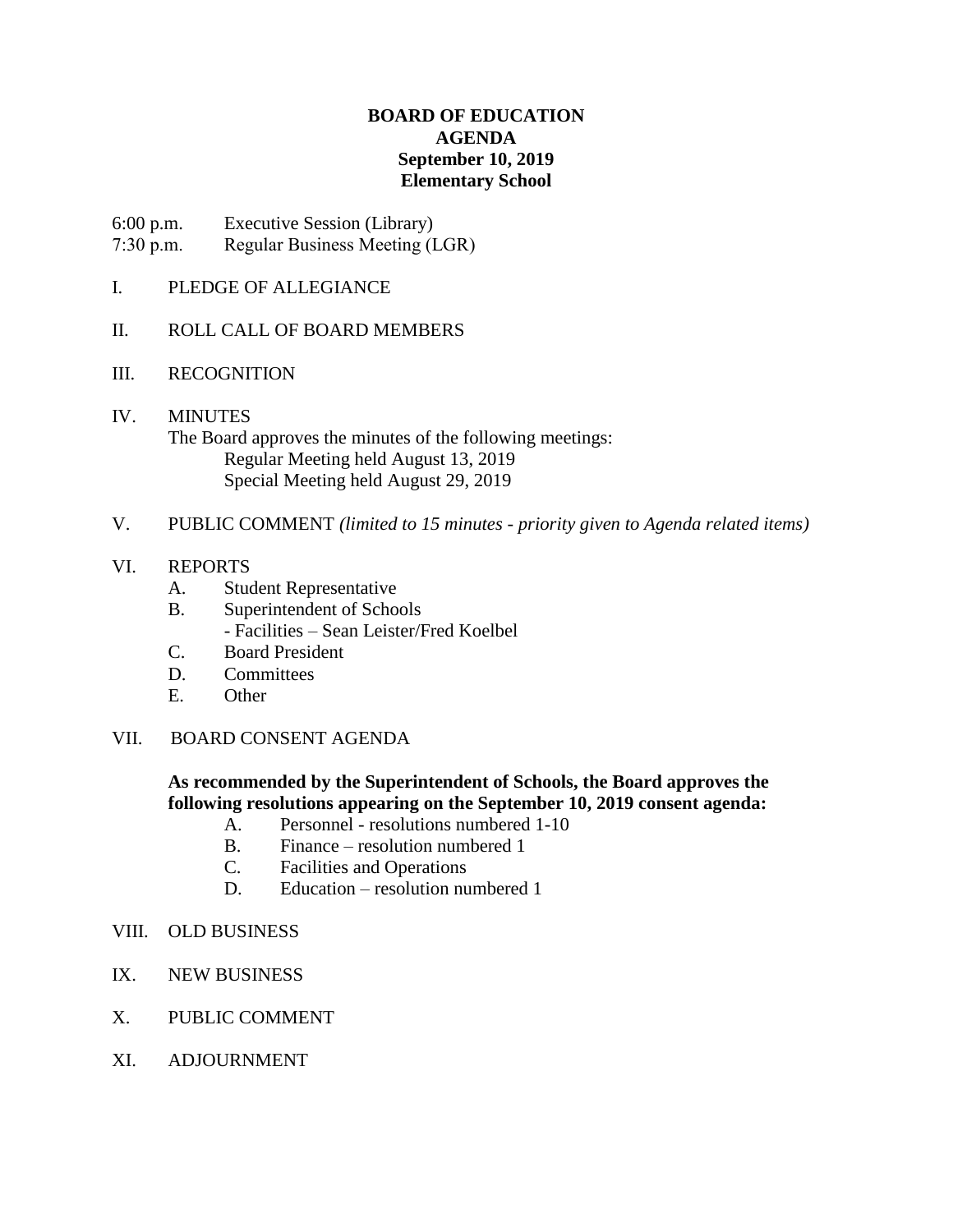#### **CONSENT AGENDA**

#### **A. Personnel**

1. Resignation – Office Assistant

The Board accepts the resignation of Kristin Laudicina, as an Office Assistant, effective November 4, 2019.

2. Volunteer – Coach

The Board approves the appointment of Kenneth Cobb as a volunteer coach for varsity, junior varsity and middle school football, for the 2019-2020 school year, in accordance with the negotiated agreement with the Port Jefferson Teachers' Association, contingent upon possession of Temporary Coaching License, First Aid, and CPR certifications.

3. Appointment – Impartial Hearing Officer

The Board approves the appointment of Regina E. Brandow as an Impartial Hearing Officer, in accordance with the NYSED NYCRR Sections 200.2 (e) and 200.5 (j) procedure.

4. Administrators Extra Duties

The Board approves the following administrators for extra duties for the 2019-2020 school year, in accordance with the negotiated agreement between the District and the Port Jefferson Administrators Association:

> Guidance K-12 – Eric Haruthunian Academic Intervention Services (AIS) – Amy Laverty

5. Co-curricular Appointment – High School

The Board approves the following co-curricular appointments for the 2019-2020 school year, pending minimum enrollment requirements in accordance with the negotiated agreement with the Port Jefferson Teachers' Association:

Earl L. Vandermeulen High School Rescind - Robotics Club - Brian Chalmers Appoint - Robotics Club - Brian Chalmers and Robert Dunlop (co- advisors) Rescind - Senior Class Advisor - Kathi Galvin Appoint - Senior Class Advisor - Kathi Galvin and Megan Lavin (co-advisors) Appoint - STEM - Jonathan Maletta Appoint - LISEC - Jonathan Maletta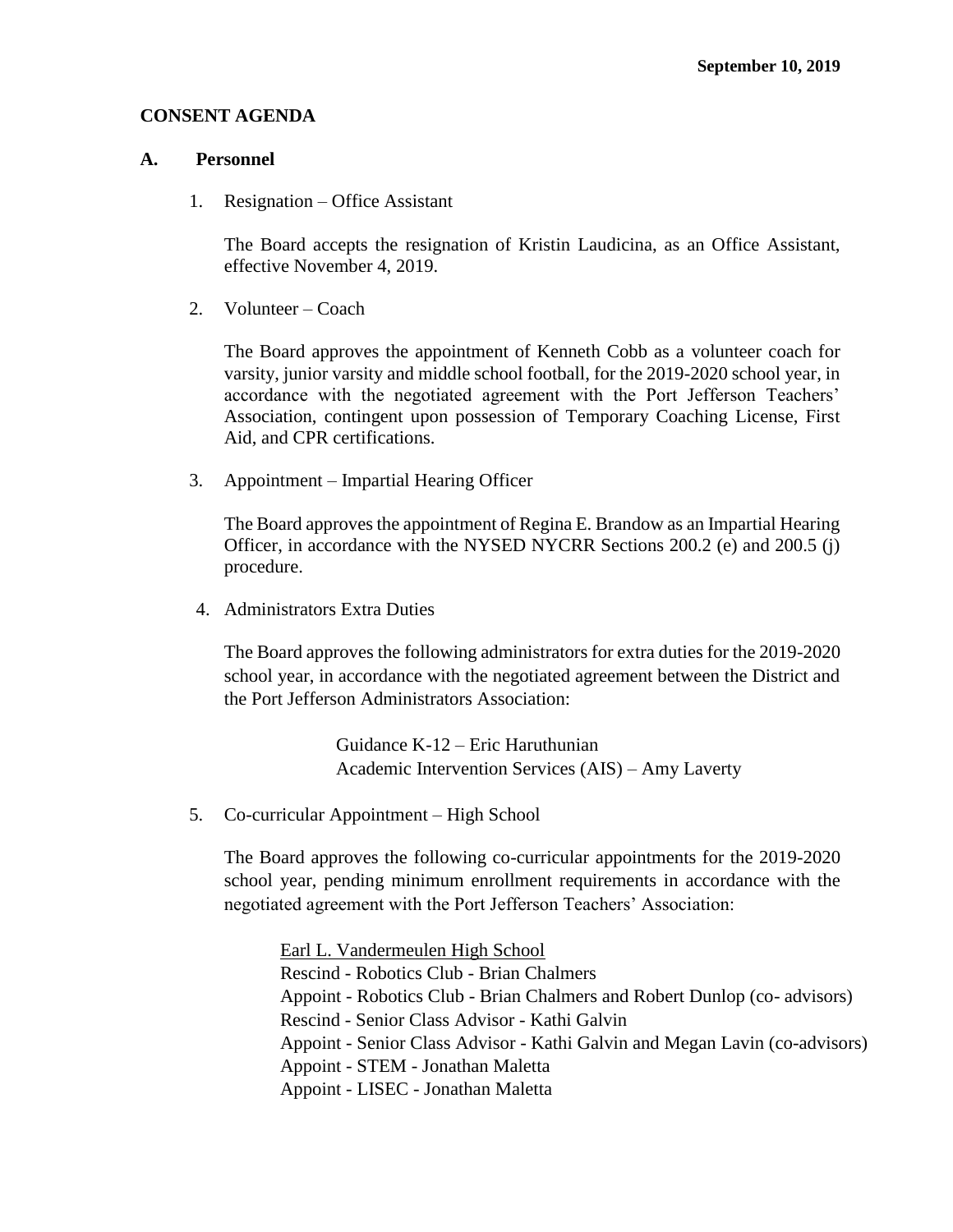6. Additional Class Assignment

The Board approves the following extra class assignment for the 2019-2020 school year in accordance with the negotiated agreement with the Port Jefferson Teachers' Association:

> Charles Hafner – High School Physics (One extra section of Regents Physics every day for the full year)

7. Appointment – Custodial Worker I

The Board approves the appointment of Elijah Brown as a Custodial Worker I, effective on or about September 11, 2019, in accordance with the Suffolk County Civil Service Department and the negotiated agreement with the Port Jefferson Custodial Workers Unit.

8. Appointment – Guard

The Board approves the appointment of Steven Brideson, as a .7 FTE Guard, effective on or about September 11, 2019, in accordance with the Suffolk County Civil Service Department and the negotiated agreement with the Port Jefferson Custodial Workers Unit, subject to fingerprint clearance by NYSED.

9. Appointment – Community Fitness Instructor

The Board approves the appointment of Hope Post as a Community Fitness Instructor for the 2019-2020 school year, at the rate of \$20.00 per hour, contingent upon First Aid and CPR certifications.

10. Appointment – Substitutes

The Board approves the following substitute appointments for the 2019-2020 school year:

**Teacher Teacher Aide** Joan Sandstrom

Megan Larsen Courtney Loehr Heather Sager Georgia Poulianos

**Teaching Assistant** Maribeth Siskind